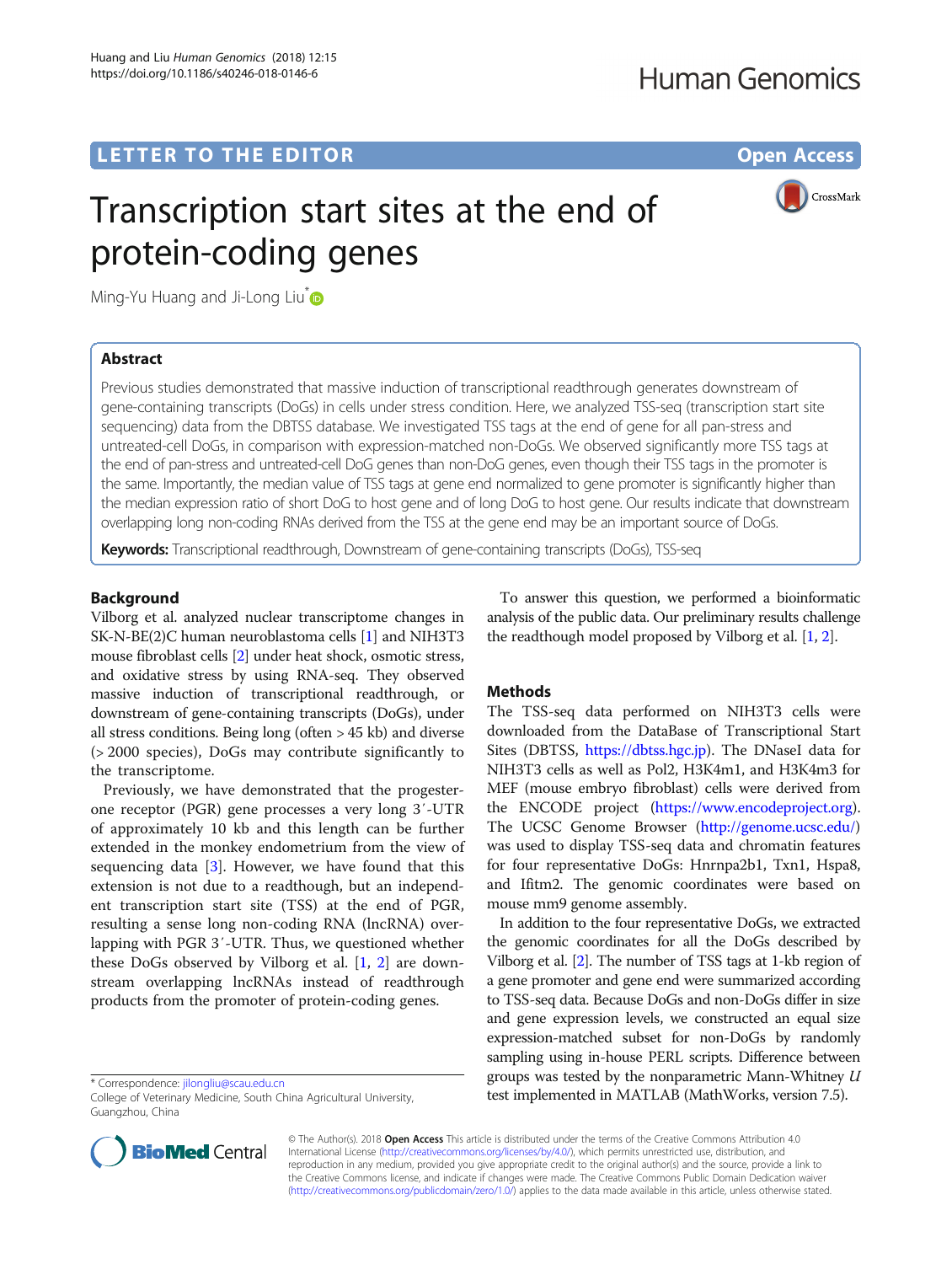

<span id="page-1-0"></span>

| Table 1 Statistical analysis of TSSs at gene end |  |  |  |
|--------------------------------------------------|--|--|--|
|                                                  |  |  |  |

| Category                       | Type            | Median (25th-75th quantiles) | $P$ value    |
|--------------------------------|-----------------|------------------------------|--------------|
| Promoter-1 k                   | Non-DoGs        | 204 (61-639)                 |              |
|                                | Pan-stress DoGs | 207 (47-782)                 | 0.687        |
|                                | Untreated DoGs  | 203 (78-718)                 | 0.534        |
| End-of-gene-1 k                | Non-DoGs        | $15(2-51)$                   |              |
|                                | Pan-stress DoGs | $22(5-75)$                   | 0.0000285*   |
|                                | Untreated DoGs  | $23(6-79)$                   | 0.00000276*  |
| End-of-gene-1 kb/promoter-1 kb | Non-DoGs        | 0.0769 (0.0138-0.4071)       |              |
|                                | Pan-stress DoGs | 0.1149 (0.0193-0.6251)       | $0.000289*$  |
|                                | Untreated DoGs  | $0.1279(0.0191 - 0.7435)$    | $0.0000193*$ |

Expression-matched non-DoGs were randomly selected, and Mann-Whitney U test was performed. P values were calculated by comparing to non-DoGs  $*P < 0.05$